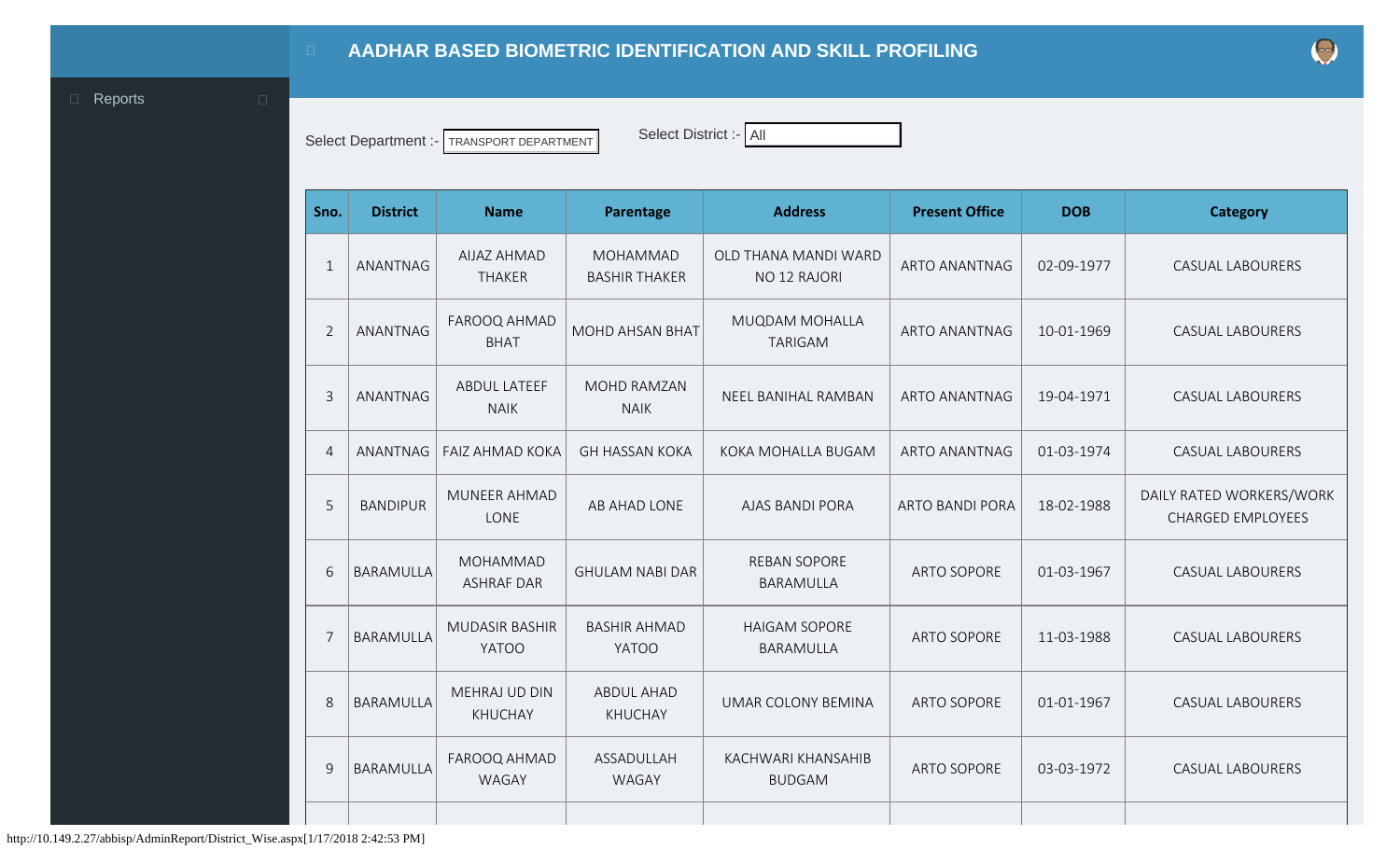| 10 | <b>BARAMULLA</b> | AIJAZ AHMAD MIR                    | ABDUL JABBAR MIR                           | JANBAZPORA BARAMULLA                              | <b>ARTO SOPORE</b>    | 22-09-1979 | <b>CASUAL LABOURERS</b> |
|----|------------------|------------------------------------|--------------------------------------------|---------------------------------------------------|-----------------------|------------|-------------------------|
| 11 | BARAMULLA        | <b>ABDUL MAJEED</b><br>SHAH        | <b>MOHAMMAD</b><br><b>SUBHAN SHAH</b>      | LADOORA SOPORE<br>BARAMULLA                       | <b>ARTO SOPORE</b>    | 22-12-1977 | <b>CASUAL LABOURERS</b> |
| 12 | BARAMULLA        | <b>GULZARA BANO</b>                | JALAL UD DIN KHAN                          | <b>CHECK FEROZPORA</b>                            | <b>HSS CHANDILORA</b> | 11-11-1977 | <b>CASUAL LABOURERS</b> |
| 13 | <b>BARAMULLA</b> | <b>MANZOOR AHMAD</b><br>HAJAM      | ABDUL AZIZ HAJAM                           | CHANDILORA                                        | <b>HSS CHANDILORA</b> | 01-04-1978 | <b>CASUAL LABOURERS</b> |
| 14 | BARAMULLA        | <b>SAJA BEGUM</b>                  | <b>GHULAM</b><br>MOHAMMAD<br><b>MAGRAY</b> | CHANDILORA                                        | <b>HSS CHANDILORA</b> | 15-10-1981 | <b>CASUAL LABOURERS</b> |
| 15 | BARAMULLA        | SHAMIMA BANO                       | <b>GH MOHAMMAD</b><br><b>WANI</b>          | CHANDILORA                                        | <b>HSS CHANDILORA</b> | 22-04-1982 | <b>CASUAL LABOURERS</b> |
| 16 | <b>BUDGAM</b>    | <b>GHULAM NABI</b><br><b>SHAH</b>  | <b>ABDUL GANI SHAH</b>                     | KHANSAHIB                                         | <b>ARTO BUDGAM</b>    | 10-01-1979 | <b>CASUAL LABOURERS</b> |
| 17 | <b>BUDGAM</b>    | <b>QUICER JABEEN</b>               | <b>GHULAM HASSAN</b><br><b>JOO</b>         | DABIPORA KHANSAHIB                                | <b>ARTO BUDGAM</b>    | 13-01-1986 | <b>CASUAL LABOURERS</b> |
| 18 | <b>BUDGAM</b>    | MOHAMMAD<br><b>ASHRAF SHAH</b>     | MOHAMMAD<br>YOUSUF SHAH                    | KHANSAHIB                                         | <b>ARTO BUDGAM</b>    | 01-06-1976 | <b>CASUAL LABOURERS</b> |
| 19 | <b>BUDGAM</b>    | RAUF AHMAD<br><b>BHAT</b>          | <b>KHAZIR</b><br>MOHAMMAD BHAT             | MAHRAJPORA GULAB PORA<br><b>BATMALOO</b>          | <b>ARTO BUDGAM</b>    | 12-05-1976 | <b>CASUAL LABOURERS</b> |
| 20 | <b>BUDGAM</b>    | MOHAMMAD<br>YOUSUF PADDER          | <b>GHULAM QADIR</b><br>PADDER              | PRANA BHAWAN<br>ANANTNAG                          | <b>ARTO BUDGAM</b>    | 03-04-1972 | <b>CASUAL LABOURERS</b> |
| 21 | <b>BUDGAM</b>    | <b>TUFAIL AHMAD</b><br><b>BHAT</b> | <b>GHULAM</b><br>MOHAMMAD BHAT             | <b>MUFTI BAGH BARJI</b><br><b>HARWAN SRINAGAR</b> | ARTO BUDGAM           | 15-03-1986 | <b>CASUAL LABOURERS</b> |
| 22 | <b>DODA</b>      | FIRDOOS AHMED                      | <b>MOHD SHAFI</b>                          | <b>BHABORE GHAT</b>                               | <b>ARTO DODA</b>      | 04-05-1983 | <b>CASUAL LABOURERS</b> |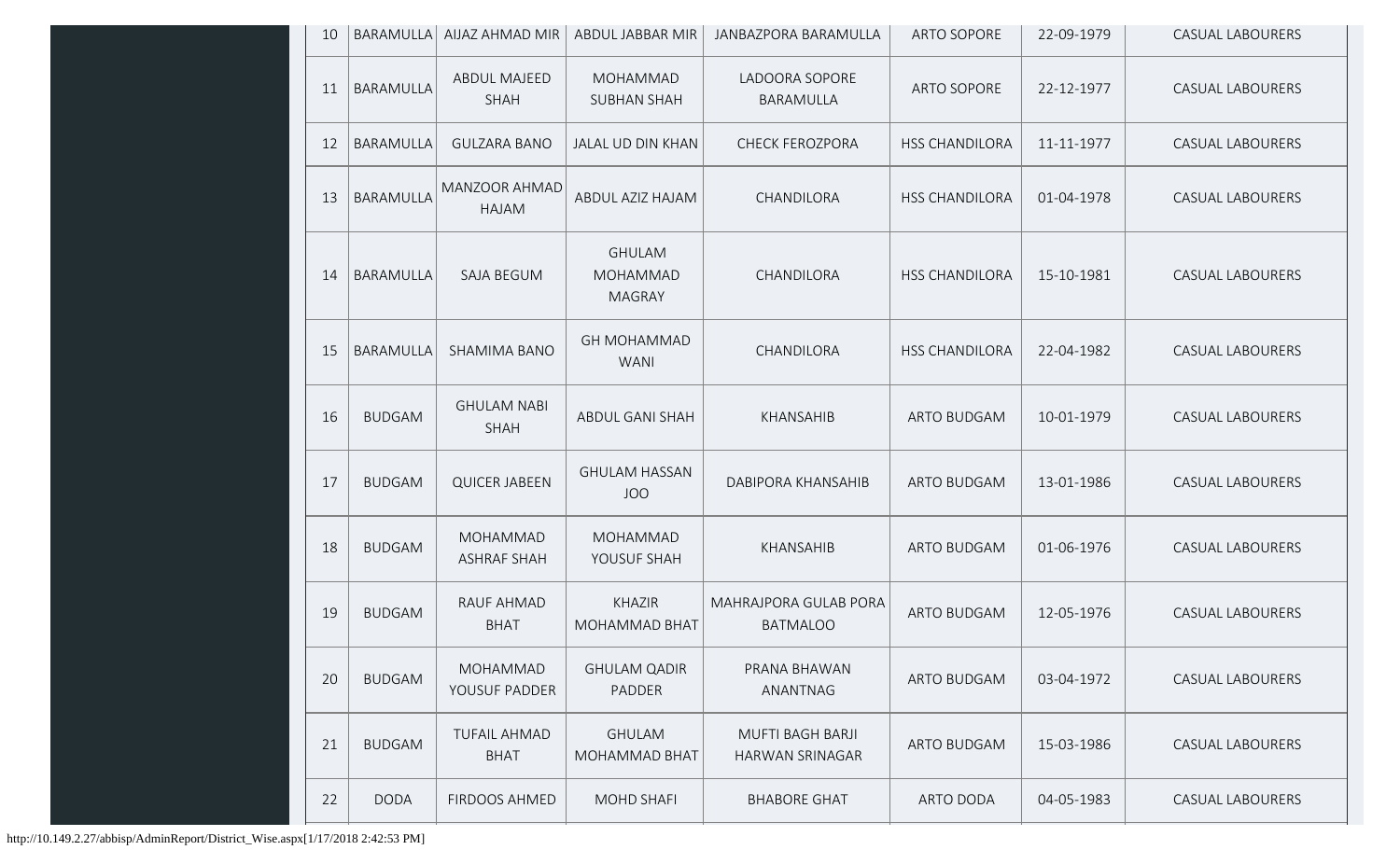| 23 | <b>DODA</b>  | <b>AMREEK SINGH</b>          | SARBAN SINGH                       | <b>BHELI UPPER ARNORA</b>               | ARTO DODA             | 04-04-1980 | <b>CASUAL LABOURERS</b>                              |
|----|--------------|------------------------------|------------------------------------|-----------------------------------------|-----------------------|------------|------------------------------------------------------|
| 24 | GANDERBAL    | MEHRAJ UD DIN<br><b>BABA</b> | <b>GHULAM AHMAD</b><br><b>BABA</b> | MAMER KANGAN                            | <b>ARTO GANDERBAL</b> | 12-12-1971 | <b>CASUAL LABOURERS</b>                              |
| 25 | GANDERBAL    | ALI MOHD LONE                | ABDUL RAZAQ LONE                   | <b>GUND KANGAN</b>                      | <b>ARTO GANDERBAL</b> | 18-06-1968 | <b>CASUAL LABOURERS</b>                              |
| 26 | <b>JAMMU</b> | RAKESH SHARMA                | <b>KHASATI LAL</b><br>SHARMA       | <b>VPO PLASSI BASOHLI</b>               | AO RTO JAMMU          | 16-11-1985 | DAILY RATED WORKERS/WORK<br><b>CHARGED EMPLOYEES</b> |
| 27 | <b>JAMMU</b> | <b>KULDEEP RAJ</b>           | LT CHANU RAM                       | MAHAL KALANDRIAN<br>RAMGARH             | AO RTO JAMMU          | 08-10-1971 | DAILY RATED WORKERS/WORK<br><b>CHARGED EMPLOYEES</b> |
| 28 | <b>JAMMU</b> | NARINDER SINGH<br>JAMWAL     | <b>RATTAN SINGH</b><br>JAMWAL      | CHANNI BIJA JAMMU                       | AO RTO JAMMU          | 16-09-1982 | DAILY RATED WORKERS/WORK<br><b>CHARGED EMPLOYEES</b> |
| 29 | <b>JAMMU</b> | RAKESH SHARMA                | LT MADAN MOHAN<br>SHARMA           | 192 PACCI DHAKKI JAMMU                  | AO RTO JAMMU          | 08-02-1983 | DAILY RATED WORKERS/WORK<br><b>CHARGED EMPLOYEES</b> |
| 30 | <b>JAMMU</b> | RAHUL DIP SINGH              | <b>RANJIT SINGH</b>                | <b>BLOCK 45 KHARA</b><br><b>MADHANA</b> | RTO OFFICE<br>JAMMU   | 10-04-1979 | <b>CASUAL LABOURERS</b>                              |
| 31 | <b>JAMMU</b> | RAKESH KUMAR                 | <b>SARDARI LAL</b>                 | <b>BIRPUR BARI BRAHMANA</b>             | AO RTO JAMMU          | 28-04-1988 | DAILY RATED WORKERS/WORK<br><b>CHARGED EMPLOYEES</b> |
| 32 | <b>JAMMU</b> | <b>SHAM KUMAR</b>            | PREM CHAND                         | KOGHAR MARH RAM<br><b>NAGAR</b>         | AO RTO JAMMU          | 12-04-1980 | DAILY RATED WORKERS/WORK<br><b>CHARGED EMPLOYEES</b> |
| 33 | JAMMU        | <b>SHANTI SAROOP</b>         | <b>DEVINDER NATH</b>               | MANSAR SAMBA                            | AO RTO JAMMU          | 02-01-1978 | DAILY RATED WORKERS/WORK<br><b>CHARGED EMPLOYEES</b> |
| 34 | KARGIL       | NISSAR HUSSAIN               | ZAFFAR MOHD                        | SHAKAR KARGIL                           | <b>MVD KARGIIL</b>    | 10-04-1974 | <b>CASUAL LABOURERS</b>                              |
| 35 | KARGIL       | NISSAR HUSSAIN               | <b>MOHD HUSSAIN</b>                | <b>CHIKTAN</b>                          | <b>MVD KARGIL</b>     | 24-08-1976 | <b>CASUAL LABOURERS</b>                              |
| 36 | KARGIL       | MOHD ISMAIL                  | MOHD ALI                           | <b>BHIMBAT DRASS</b>                    | <b>MVD</b>            | 10-01-1977 | CASUAL LABOURERS                                     |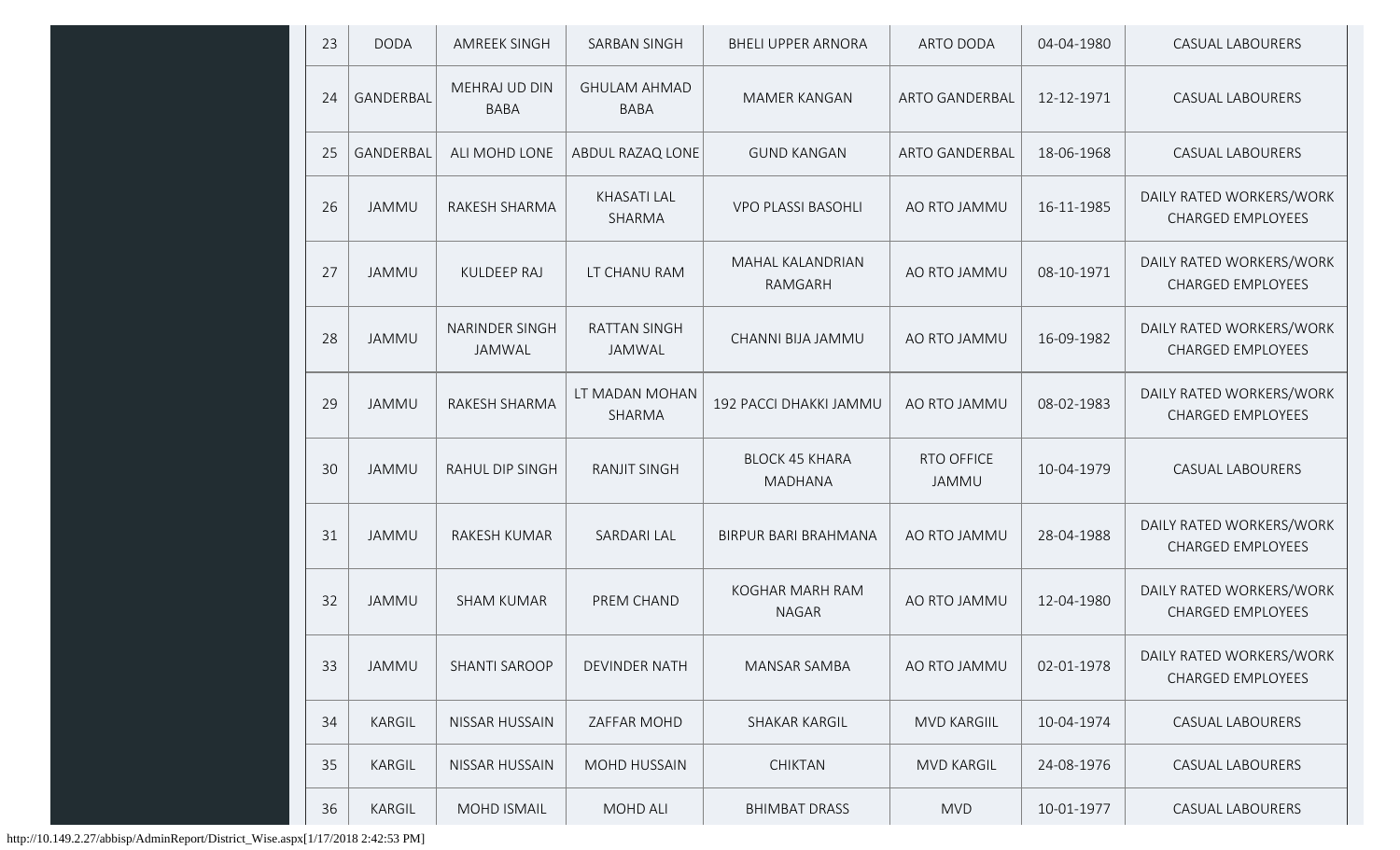| 37 | <b>KARGIL</b> | NISSAR HUSSAIN                    | MOHD HASSAN                      | THANGDUMMBOR SANKOO                         | <b>MVD</b>        | 01-03-1981 | <b>CASUAL LABOURERS</b>                        |
|----|---------------|-----------------------------------|----------------------------------|---------------------------------------------|-------------------|------------|------------------------------------------------|
| 38 | KATHUA        | AMAN KUMAR                        | <b>CHUNI LAL</b>                 | AKALPUR LOWER MUTHI<br>JAMMU                | <b>RTO KATHUA</b> | 18-05-1980 | <b>CASUAL LABOURERS</b>                        |
| 39 | <b>KATHUA</b> | <b>KESHAV SINGH</b>               | <b>TABIAT SINGH</b>              | SADYAL VPO KHARA<br><b>MADANA</b>           | <b>RTO KATHUA</b> | 29-08-1970 | <b>CASUAL LABOURERS</b>                        |
| 40 | <b>KATHUA</b> | <b>FEROZ AHMAD</b><br><b>SHAH</b> | <b>GHULAM HASSAN</b><br>SHAH     | KHANSAHIB                                   | <b>RTO KATHUA</b> | 15-02-1976 | <b>CASUAL LABOURERS</b>                        |
| 41 | <b>KATHUA</b> | MOHD FAROOQ                       | <b>BASHIR AHMAD</b>              | KHARA MADANA TEHSIL<br><b>BARI BRAHMANA</b> | RTO KATHUA        | 28-11-1979 | <b>CASUAL LABOURERS</b>                        |
| 42 | <b>KATHUA</b> | <b>ABDUL MAJID</b>                | SONI                             | RAJPUR KUHLAR TEHSIL<br><b>BARI BRAHMNA</b> | RTO KATHUA        | 12-11-1970 | <b>CASUAL LABOURERS</b>                        |
| 43 | <b>KATHUA</b> | LEKH RAJ SINGH                    | <b>HARBANS SINGH</b>             | TARDA MOHRA TRIKOT PO<br><b>MEHTABPUR</b>   | <b>RTO KATHUA</b> | 02-04-1982 | <b>CASUAL LABOURERS</b>                        |
| 44 | <b>KATHUA</b> | PARSHOTAM LAL                     | <b>BABU RAM SHARMA</b>           | <b>BHOUR CAMP WNO 2</b><br><b>CHATHA</b>    | <b>RTO KATHUA</b> | 06-10-1971 | <b>CASUAL LABOURERS</b>                        |
| 45 | <b>KATHUA</b> | PAWAN KUMAR                       | <b>SHIV RAM</b>                  | KUNTHAL PO CHAKRA                           | <b>RTO KATHUA</b> | 10-05-1974 | <b>CASUAL LABOURERS</b>                        |
| 46 | <b>KATHUA</b> | ASHWANI KUMAR                     | <b>CHUNI LAL</b>                 | SECTOR NO 2 VINAYAK<br><b>NAGAR MUTHI</b>   | <b>RTO KATHUA</b> | 09-05-1971 | <b>CASUAL LABOURERS</b>                        |
| 47 | KATHUA        | RATTNI KUMARI                     | PREM MASIH                       | WARD NO 14 KATHUA                           | RTO KATHUA        | 15-02-1971 | PART TIME SWEEPERS IN<br>DIFFERENT DEPARTMENTS |
| 48 | <b>KATHUA</b> | RAKESH KUMAR                      | <b>KRISHAN CHAND</b>             | TILLA TEHSIL BILLAWAR                       | RTO KATHUA        | 10-08-1981 | <b>CASUAL LABOURERS</b>                        |
| 49 | <b>KATHUA</b> | <b>SUNNY SAWHNEY</b>              | <b>GRIESH CHANDER</b><br>SAWHNEY | 67 A BIKRAM CHOWK<br>JAMMU                  | RTO KATHUA        | 06-02-1984 | <b>CASUAL LABOURERS</b>                        |
|    |               |                                   |                                  |                                             |                   |            |                                                |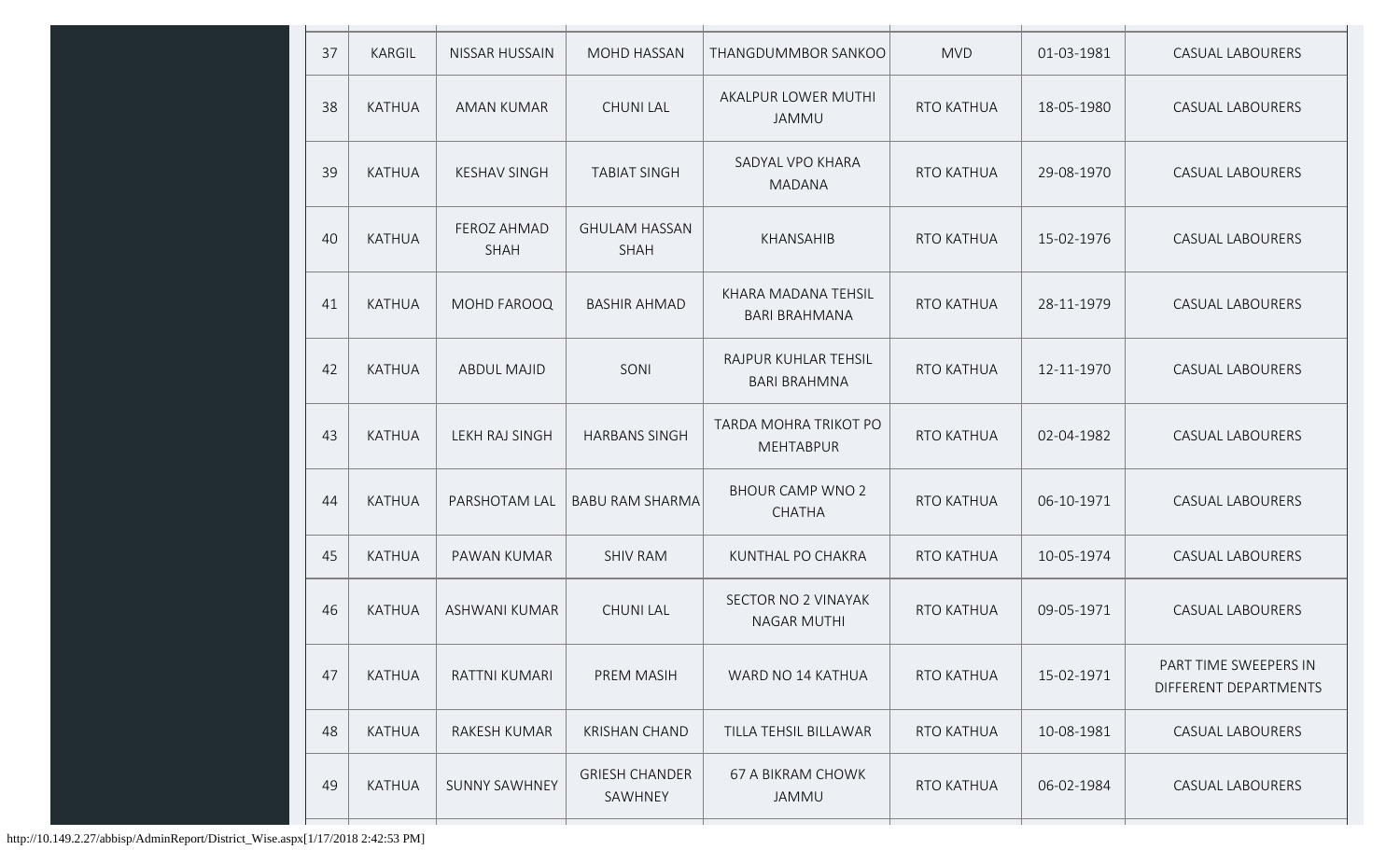| 50 | <b>KATHUA</b>  | <b>SHAMSHER SINGH</b>                | <b>RAGHUBIR SINGH</b>                 | RO MAHA PO LAKHANPUR                             | <b>RTO KATHUA</b>                    | 05-04-1971 | <b>CASUAL LABOURERS</b> |
|----|----------------|--------------------------------------|---------------------------------------|--------------------------------------------------|--------------------------------------|------------|-------------------------|
| 51 | <b>KATHUA</b>  | RAJESH KUMAR                         | <b>SURINDER MOHAN</b>                 | WNO 7 NAGRI PAROLE                               | <b>RTO KATHUA</b>                    | 21-01-1978 | <b>CASUAL LABOURERS</b> |
| 52 | <b>KATHUA</b>  | <b>RASAL SINGH</b>                   | <b>KRISHAN SINGH</b>                  | <b>BATHER PO SUKRALA</b>                         | <b>RTO KATHUA</b>                    | 15-03-1975 | <b>CASUAL LABOURERS</b> |
| 53 | <b>KULGAM</b>  | PARVAIZ AHMAD<br><b>MIR</b>          | MOHAMMAD<br>MAQBOOL MIR               | <b>HARDU ABOORA</b><br><b>TENGMARG BARAMULLA</b> | <b>ARTO KULGAM</b>                   | 01-03-1975 | <b>CASUAL LABOURERS</b> |
| 54 | <b>KUPWARA</b> | PEERZADA GH<br><b>NABI</b>           | MOHD SULIMAN<br>PEERZADA              | ANDERHAMA MUQAM<br>SHAHWALI                      | <b>ARTO OFFICE</b><br>KUPWARA        | 01-12-1971 | <b>CASUAL LABOURERS</b> |
| 55 | PULWAMA        | <b>GH MOHI UD DIN</b><br><b>BHAT</b> | <b>GHULAM</b><br><b>MOHAMMAD BHAT</b> | <b>HARI PARIGAM</b>                              | ARTO OFFC<br>PULWAMA                 | 10-04-1979 | <b>CASUAL LABOURERS</b> |
| 56 | PULWAMA        | <b>JAVAID AHMAD</b><br><b>BHAT</b>   | AB RAHIM BHAT                         | ZADOORA                                          | <b>ARTO OFFICE</b><br>PULWAMA        | 21-03-1979 | <b>CASUAL LABOURERS</b> |
| 57 | PULWAMA        | MOHD IQBAL DAR                       | <b>BASHIR AHMAD DAR</b>               | KALSHIPORA                                       | <b>ARTO OFFICE</b><br>PULWAMA        | 01-07-1984 | <b>CASUAL LABOURERS</b> |
| 58 | PULWAMA        | <b>GULZAR AHMAD</b><br><b>GANAIE</b> | <b>GHULAM QADIR</b><br><b>GANAIE</b>  | ARIGAM                                           | <b>ARTO OFFICE</b><br>PULWAMA        | 11-03-1979 | <b>CASUAL LABOURERS</b> |
| 59 | PULWAMA        | <b>BILQEES ARA</b>                   | MUSHTAQ AHMAD                         | <b>MAQDAM MOHALLA</b>                            | <b>ARTO OFFICE</b><br>PULWAMA        | 02-05-1979 | <b>CASUAL LABOURERS</b> |
| 60 | PULWAMA        | MANZOOR AHMAD<br><b>DAR</b>          | ASADULLAH DAR                         | AMIRABAD                                         | <b>ARTO OFFICE</b><br>PULWAMA        | 24-10-1969 | <b>CASUAL LABOURERS</b> |
| 61 | <b>RAJOURI</b> | <b>SURINDER PAUL</b>                 | <b>KAKA RAM</b>                       | SANGANI PARSOTI<br>AKHNOOR                       | <b>ARTO OFFICE</b><br><b>RAJOURI</b> | 12-10-1968 | <b>CASUAL LABOURERS</b> |
| 62 | <b>RAJOURI</b> | NARESH SHARMA                        | DEV RAJ SHARMA                        | WARD NO.07 RAJOURI                               | <b>ARTO OFFICE</b><br><b>RAJOURI</b> | 15-06-1975 | <b>CASUAL LABOURERS</b> |
|    |                |                                      |                                       |                                                  |                                      |            |                         |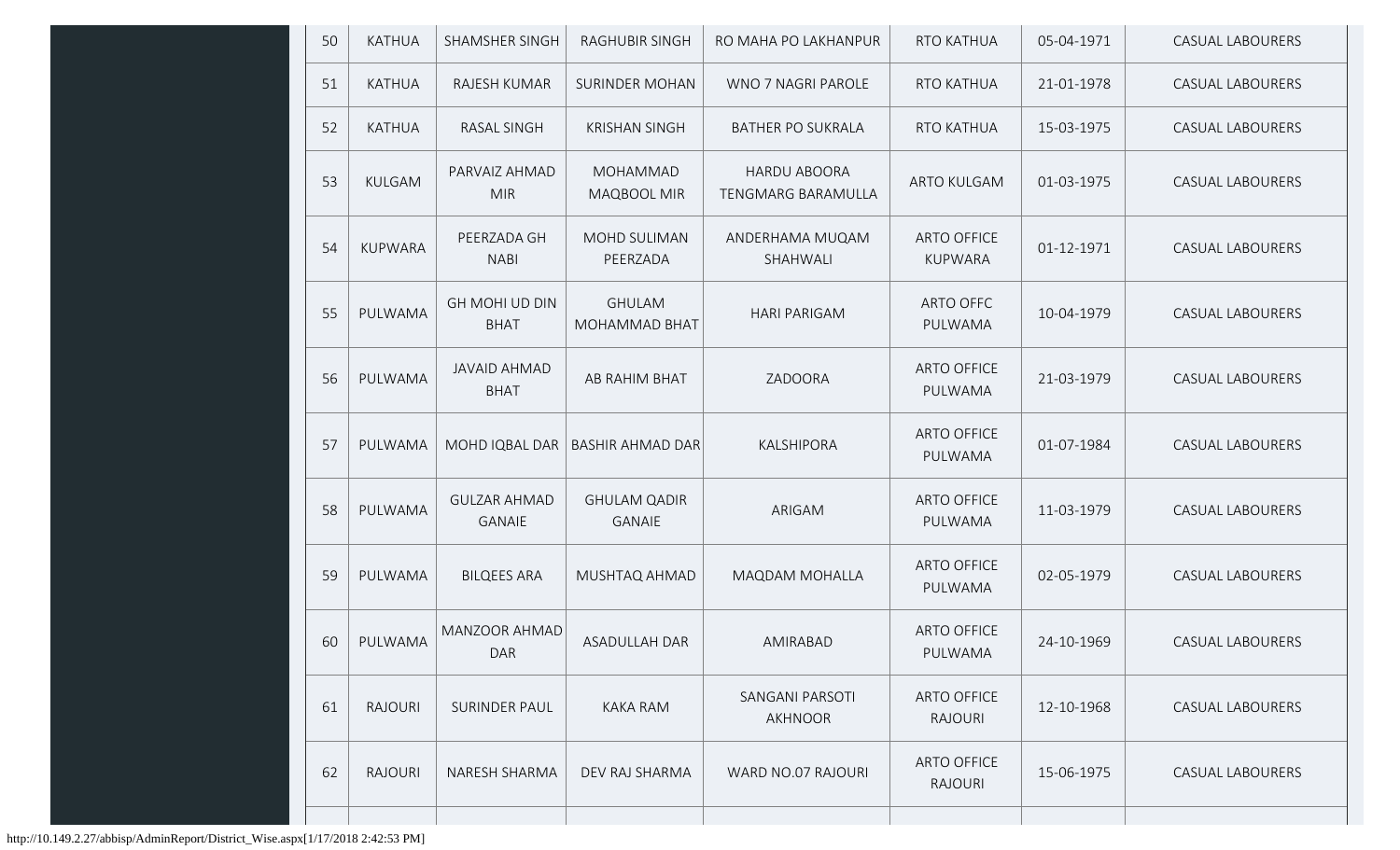| 63 | <b>RAJOURI</b> | <b>HARVINDER SINGH</b>             | PRAHLAD SINGH                              | WARD NO. 5<br>JAWAHARNAGAR RAJOURI  | <b>ARTO OFFICE</b><br><b>RAJOURI</b> | 02-04-1976 | <b>CASUAL LABOURERS</b> |
|----|----------------|------------------------------------|--------------------------------------------|-------------------------------------|--------------------------------------|------------|-------------------------|
| 64 | <b>SHOPIAN</b> | MOHAMMAD<br>YAQOOB BHAT            | <b>GHULAM AHMAD</b><br><b>BHAT</b>         | ARIHAL PULWAMA                      | <b>ARTO OFFICE</b><br>SHOPIAN        | 05-03-1978 | <b>CASUAL LABOURERS</b> |
| 65 | SHOPIAN        | <b>JAVID RASOOL</b><br><b>BHAT</b> | <b>GHULAM RASOOL</b><br><b>BHAT</b>        | MALIKPORA PULWAMA                   | <b>ARTO OFFICE</b><br>SHOPIAN        | 25-03-1972 | <b>CASUAL LABOURERS</b> |
| 66 | SRINAGAR       | <b>AZAD BHAT</b>                   | MOHAMMAD<br>SADEEQ BHAT                    | TEKIPORA LOLAB KUPWARA              | TRANSPORT<br>COMMISSIONER            | 15-03-1977 | <b>CASUAL LABOURERS</b> |
| 67 | SRINAGAR       | S SURINDER SINGH                   | <b>LATE BEANT SIGNH</b>                    | SAINAIK COLONY                      | TRANSPORT<br><b>COMMISSIONER</b>     | 03-04-1971 | <b>CASUAL LABOURERS</b> |
| 68 | SRINAGAR       | <b>ASHIQ HUSSAIN</b><br><b>MIR</b> | <b>GHULAM</b><br>MOHAMMAD MIR              | SULIAMAN TANG DALGATE               | TRANSPORT<br><b>COMMISSIONER</b>     | 04-03-1986 | <b>CASUAL LABOURERS</b> |
| 69 | SRINAGAR       | <b>BALJEET SINGH</b>               | LATE PREM SINGH                            | <b>EKTA VIHAR</b>                   | TRANSPORT<br><b>COMMISSIONER</b>     | 11-12-1974 | <b>CASUAL LABOURERS</b> |
| 70 | SRINAGAR       | <b>DEEPA PANNI</b>                 | <b>BHAJAN LAL</b>                          | <b>GANDHI NAGAR</b>                 | TRANSPORT<br><b>COMMISSIONER JK</b>  | 15-09-1968 | <b>CASUAL LABOURERS</b> |
| 71 | SRINAGAR       | <b>OMESH CHANDER</b>               | <b>GIRDHARI LAL</b>                        | PALOUR JAMMU                        | TRANSPORT<br><b>COMMISSIONER JK</b>  | 03-04-1978 | <b>CASUAL LABOURERS</b> |
| 72 | SRINAGAR       | ALTAF AHMAD DAR                    | ABDUL KABIR DAR                            | RAWALPORA                           | TRANSPORT<br>COMMISSIONER            | 22-10-1973 | <b>CASUAL LABOURERS</b> |
| 73 | SRINAGAR       | <b>WILLIAM MASIH</b>               | <b>BATTAN MASIH</b>                        | RAJPURAMAN GOTRIAN<br><b>MANDIR</b> | TRANSPORT<br>COMMISSIONERJK          | 17-08-1984 | <b>CASUAL LABOURERS</b> |
| 74 | SRINAGAR       | MOHAMMAD<br><b>ASLAM SHIEKH</b>    | <b>GHULAM</b><br>MOHAMMAD<br><b>SHEIKH</b> | DALGATE                             | TRANSPORT<br>COMMISSIONER            | 01-07-1983 | <b>CASUAL LABOURERS</b> |